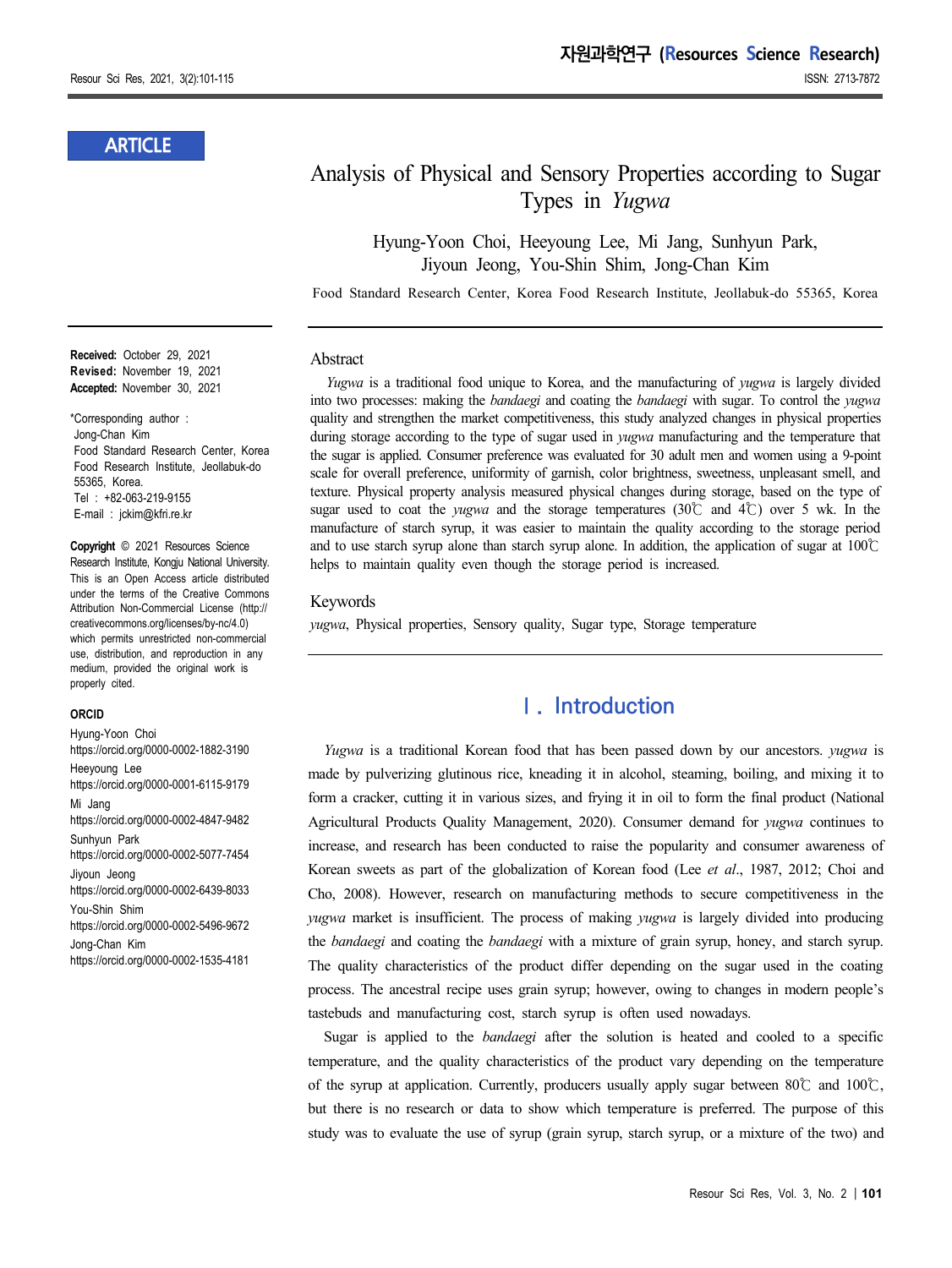consumer preferences according to the application temperature of the syrup and storage temperature in order to revitalize the *yugwa* industry and to suggest ways to enhance market competitiveness.

### **Ⅱ. Materials and Methods**

### **Sample preparation**

*Yugwa* was produced by a domestic *yugwa* producer, and test groups were prepared by dividing the *yugwa* on the basis of different types of sugar used (grain syrup, starch syrup, and mix of grain and starch syrup) and also the temperatures that the sugar was applied (80℃ and 100℃) (Table 1).

#### **Consumer preference evaluation**

Consumer preference evaluations were conducted on 30 men and women between 20 and 50 years of age in Jeollabuk-do, and evaluations were made based on the questionnaire in Table 2 using a 9-point scale method in Fig. 1. To evaluate consumer preference according to the type of sugar applied (process 1, 2, and 3; Table 1), only the sugar application temperature of 80℃ was considered.

#### **Physical property test**

To determine the product storage characteristics (type of sugar and sugar temperature at application), the physical properties of the final product were analyzed at 1 wk interval during storage at 30℃ (room temperature) and 4℃ (refrigeration temperature) for 5 wk. For the analysis, more than 10 samples were used for each treatment. Physical property analysis was performed using a texture analyzer (TA1, Lloyd, USA) equipped with a 25 mm cylinder probe, and the sample was measured according to the following conditions: pretest speed 2.0 mm/s,

**Table 1.** Preparation of *yugwa* samples

| Process | Mixing ratio                                                         | Application temperature of sugar |  |
|---------|----------------------------------------------------------------------|----------------------------------|--|
|         | Glutinous rice 83%, grain syrup 15%, soybean oil 2%                  | $80^\circ$ C                     |  |
|         | Glutinous rice 83%, starch syrup 15%, soybean oil 2%                 | $80^\circ$                       |  |
|         | Glutinous rice 83%, grain syrup 10%, starch syrup 5%, soybean oil 2% | $80^\circ$                       |  |
| 4       | Glutinous rice 83%, grain syrup 15%, soybean oil 2%                  | 100C                             |  |
|         | Glutinous rice 83%, starch syrup 15%, soybean oil 2%                 | $100\text{°C}$                   |  |

**Table 2.** *Yugwa* consumer preference evaluation panel

| Category                     | 20s  | 30s  | 40s | 50s  | Total | Remarks           |
|------------------------------|------|------|-----|------|-------|-------------------|
| Number of<br>individuals (名) |      | 20   |     |      | 30    | Male/female ratio |
| Ratio $(\%)$                 | 22.9 | 57.1 | 8.6 | 11.4 | 100   | 50:50             |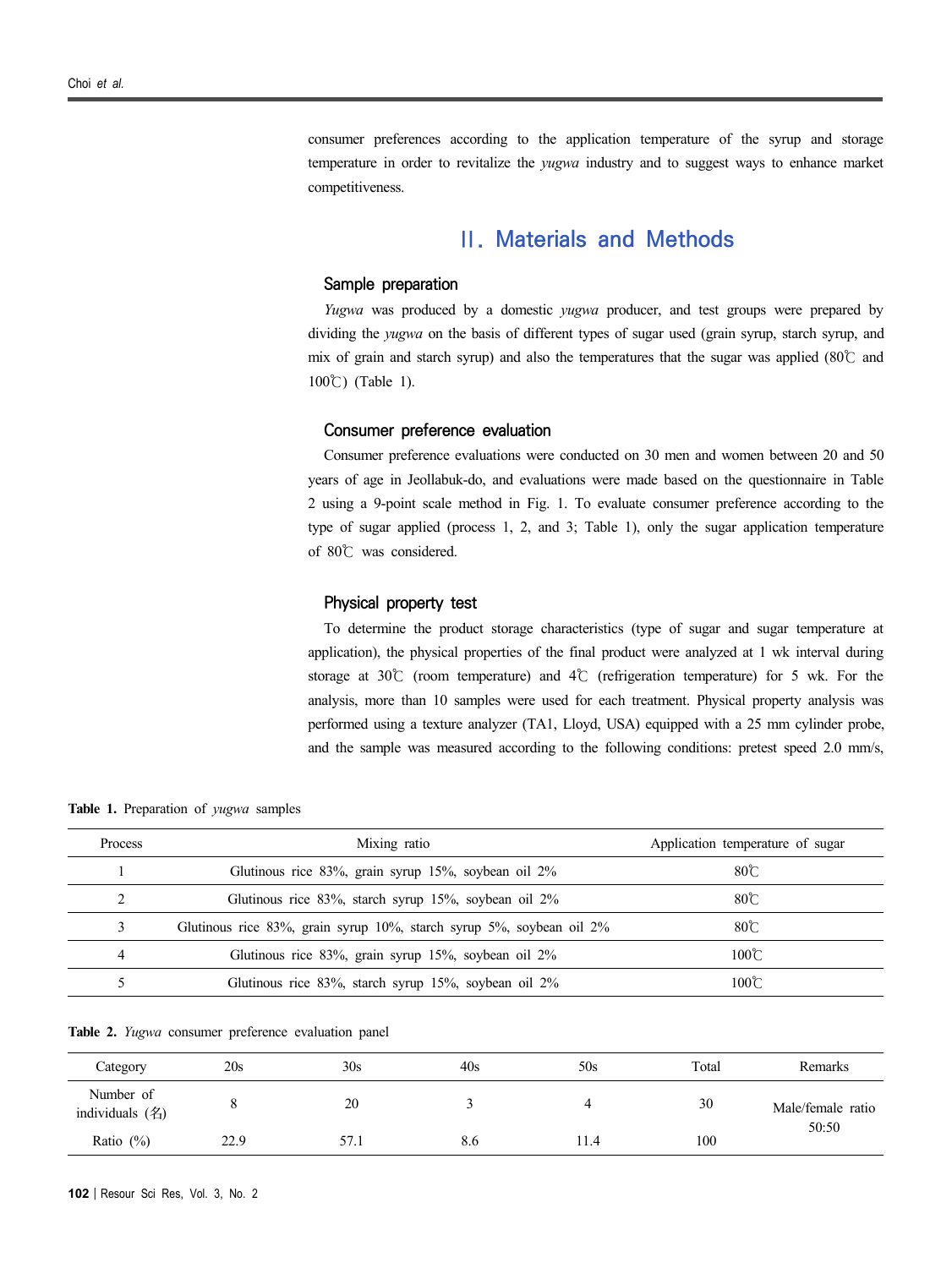| (1) Overall preferences                         |                      |  |  |  |  |  |  |  |
|-------------------------------------------------|----------------------|--|--|--|--|--|--|--|
| Strong<br>dislike                               | Strong<br>preference |  |  |  |  |  |  |  |
| (2) Uniformity of garnish (popped rice)         |                      |  |  |  |  |  |  |  |
| Not uniform                                     | Uniform              |  |  |  |  |  |  |  |
| (3) Color brightness                            |                      |  |  |  |  |  |  |  |
| Dark                                            | Bright               |  |  |  |  |  |  |  |
| (4) Sweetness                                   |                      |  |  |  |  |  |  |  |
| None                                            | Very<br>strong       |  |  |  |  |  |  |  |
| (5) Taste and scents                            |                      |  |  |  |  |  |  |  |
| None                                            | Very<br>strong       |  |  |  |  |  |  |  |
| (6) Degree of chewiness (texture)               |                      |  |  |  |  |  |  |  |
| None                                            | Very<br>strong       |  |  |  |  |  |  |  |
| Fig. 1. Yugwa consumer preference questionnaire |                      |  |  |  |  |  |  |  |

posttest speed 5.0 mm/s, maximum load, 2 kg,; and head speed 2.0 mm.

#### **Statistical analysis**

The data obtained were statistically analyzed using Minitab (version 14 for Windows, Penn State University, USA), and the significance test for the average value was verified at 5% level using analysis of variance and Duncan's multiple range test.

# **Ⅲ. Results and Discussion**

### **Consumer preference evaluation**

The overall preference was significantly higher for starch syrup than that for grain syrup; however, no significant difference was observed in the overall preference for mixed starch syrup and grain syrup (Table 3). In the case of garnish attachment uniformity, there was no significant difference between the starch syrup alone and mixed grain syrup and starch syrup, but when manufactured using only grain syrup, the garnish attachment uniformity was significantly reduced. The brightness of the final product color was highest when only starch syrup was used, followed by a mixture of grain syrup and starch syrup, and a significantly lower brightness was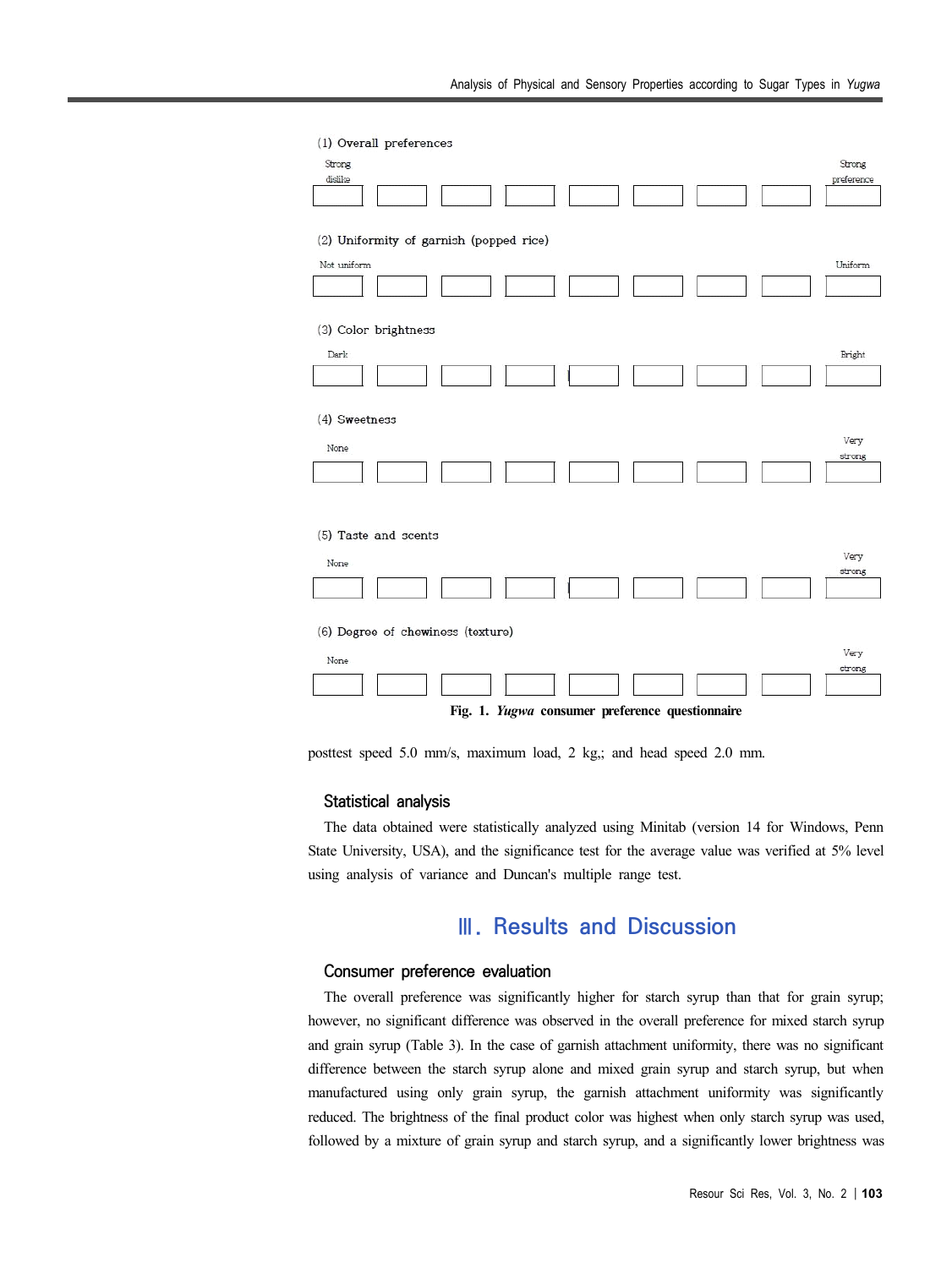| Category                      | Overall | Uniformity of<br>garnish attachment | Brightness of color | Sweetness | Taste/scent | Texture   |
|-------------------------------|---------|-------------------------------------|---------------------|-----------|-------------|-----------|
| Starch syrup                  | 4.857a  | 5.343 a                             | 5.286a              | 3.914 a   | $2.657$ a   | 4.514a    |
| Grain syrup +<br>starch syrup | 4.800 a | $5.057$ a                           | 4.171 $\bar{b}$     | 3.971 a   | 3.000 a     | $4.257$ a |
| Grain Syrup                   | 4.029 b | 4.200 b                             | 3.371 c             | 3.600 $a$ | 3.229 a     | 3.171 b   |
| Pr > F(Model)                 | 0.005   | 0.001                               | < 0.0001            | 0.489     | 0.285       | 0.001     |

**Table 3.** Consumer preference results

observed when only grain syrup was used. No significant differences in consumer preferences were observed in the type of sugar used, sweetness, taste, or smell. As for the texture, the degree of acquisition was significantly higher for starch syrup alone and mixed starch syrup and grain syrup. Considering the results of consumer preference, there was no significant difference between sweetness and taste depending on the type of sugar (including both alone and mixed syrups); however, when starch syrup alone was used, the overall preference, color brightness, and textural preference were found to be better. We concluded that utilizing the appropriate amount of mixed syrup when manufacturing *yugwa* is recommended to improve consumer preferences, as well as quality control.

#### **Physical property test**

The physical properties of each treatment process were analyzed according to the storage conditions, and changes in physical properties among samples were observed as the low period increased when manufactured using grain syrup alone. Changes in physical properties among samples according to the storage condition were also observed (Fig.  $2 \sim 11$ ). The physical properties were analyzed based on storage length and according to the temperature at which the sugar is applied. In both grain syrup and starch syrup, less physical property changes were observed when sugar was applied at 100℃. Taken together, the quality of the product canis be easily maintained by using starch syrup at 100℃ during application.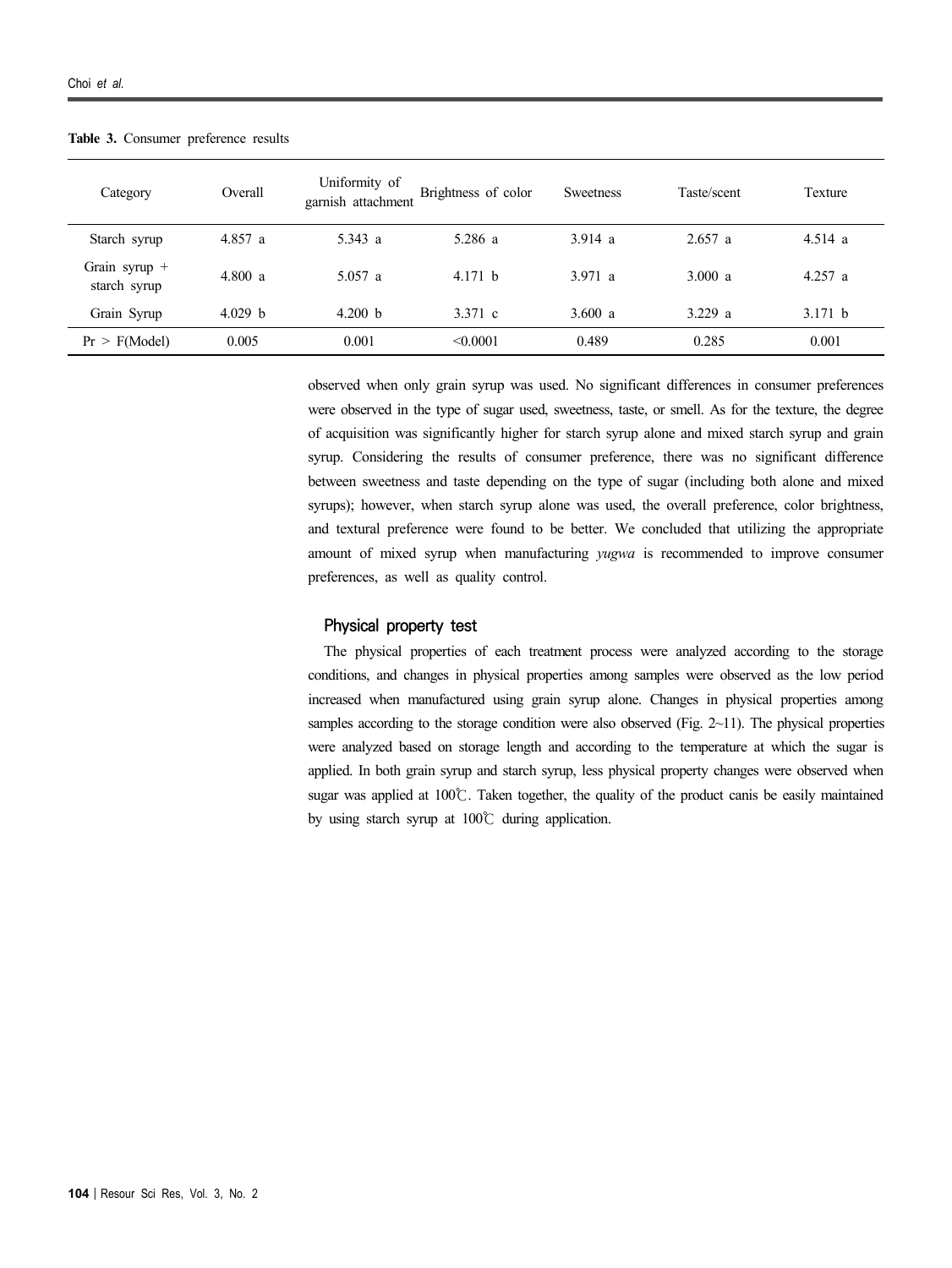

**Fig. 2. Week 1 results at 30**℃ **storage**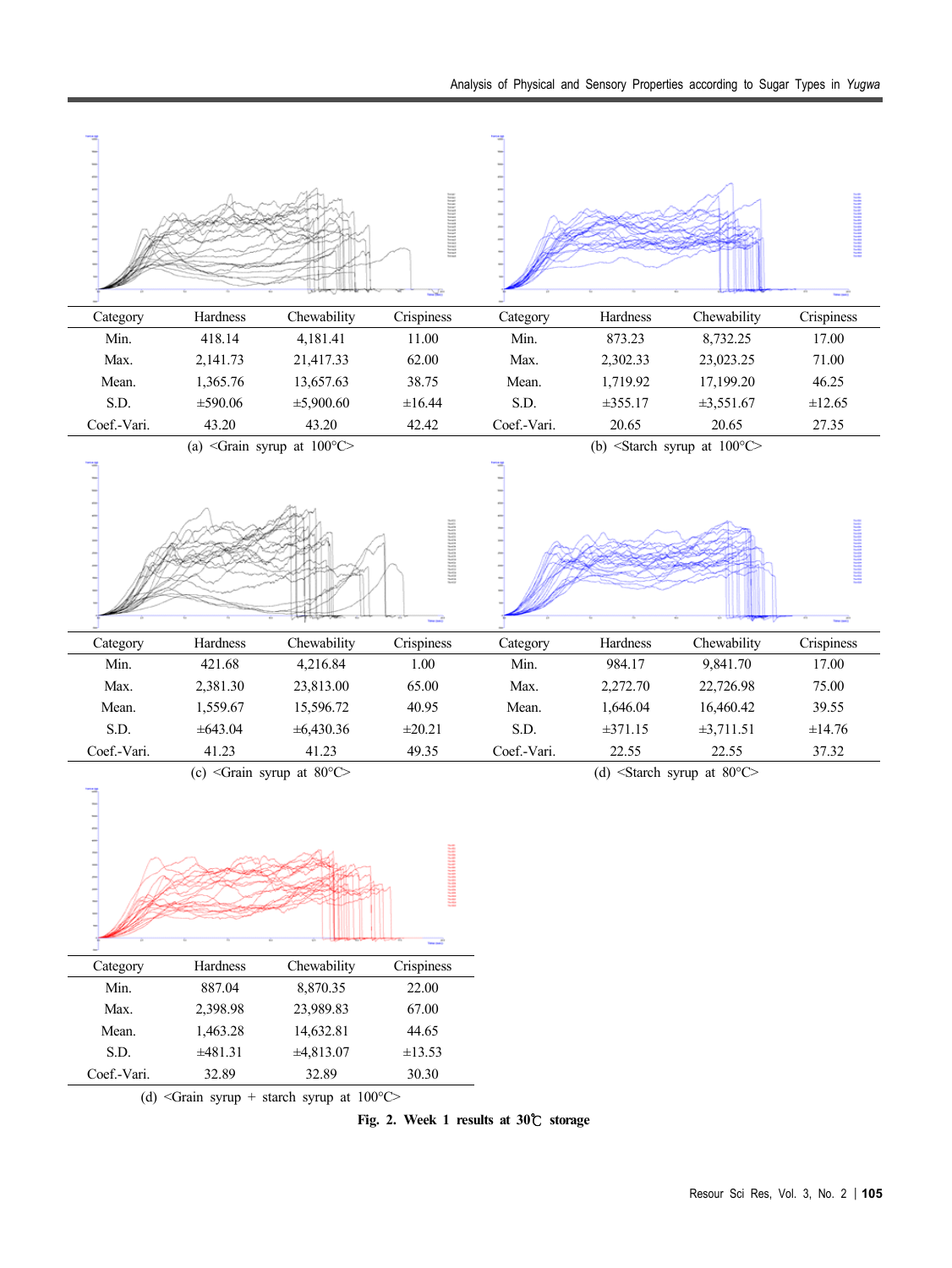

**Fig. 3. Week 2 results at 30**℃ **storage**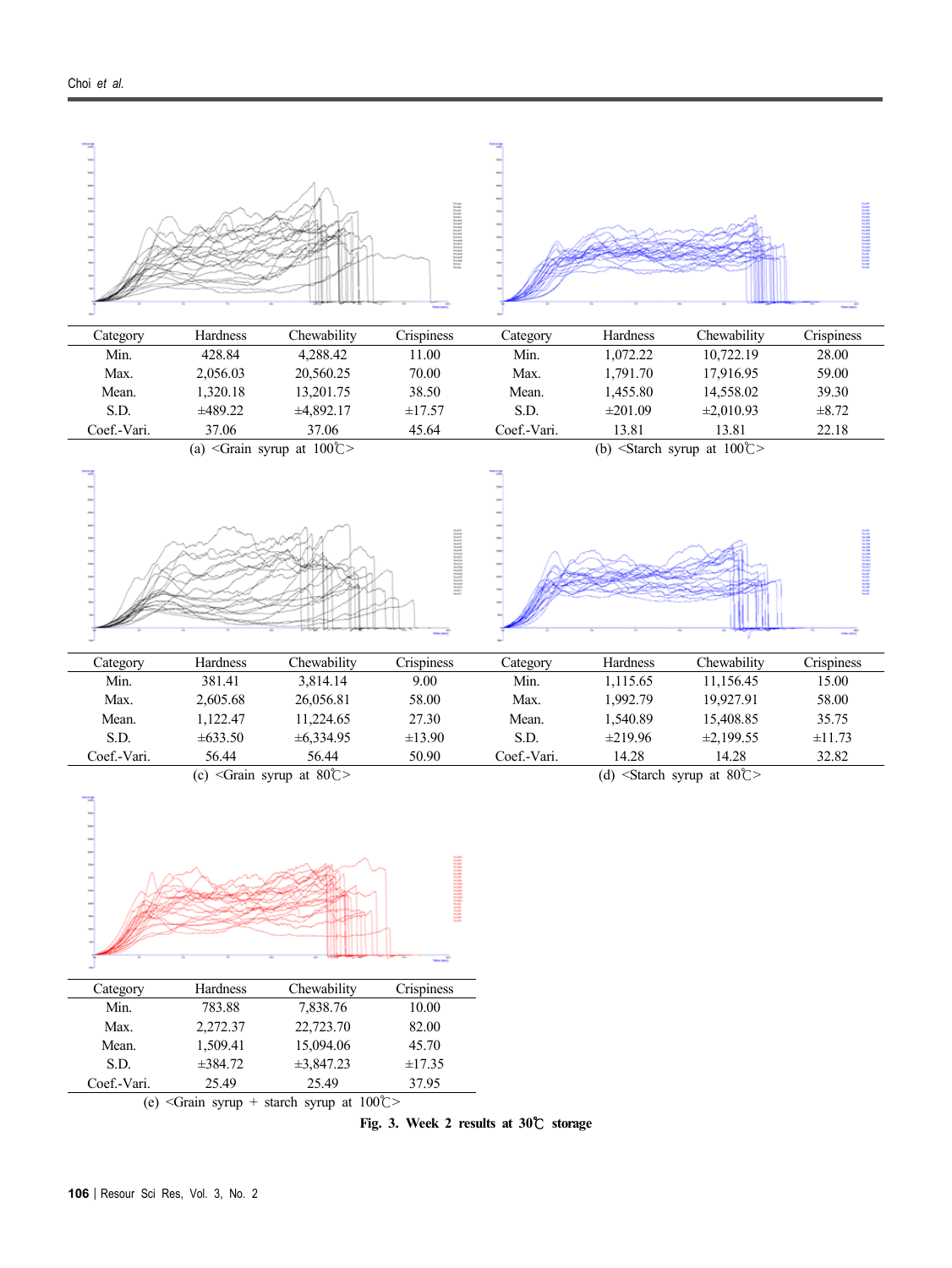

**Fig. 4. Week 3 results at 30**℃ **storage**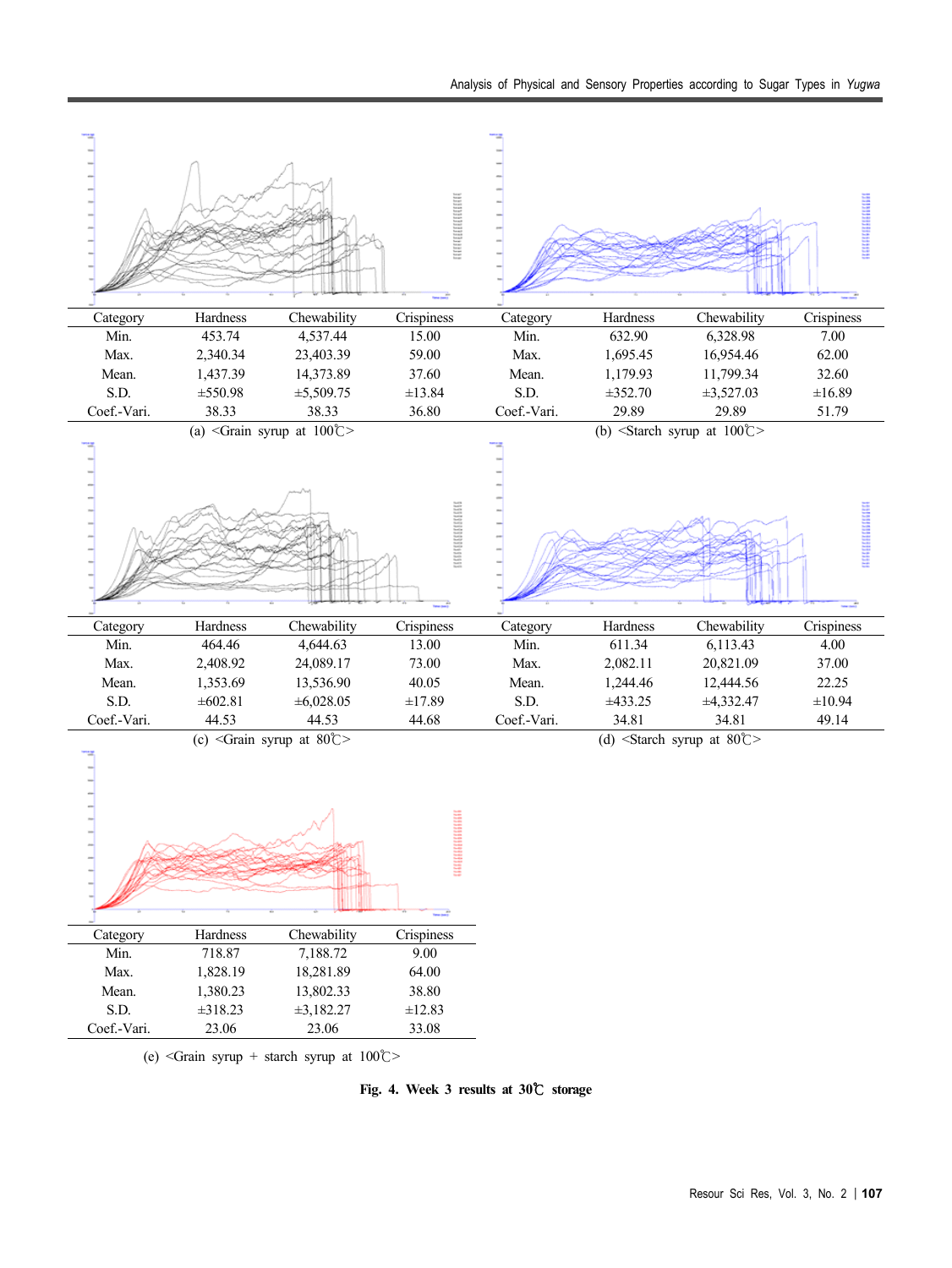

(e) <Grain syrup + starch syrup at  $100^{\circ}$ 

**Fig. 5. Week 4 results at 30**℃ **storage**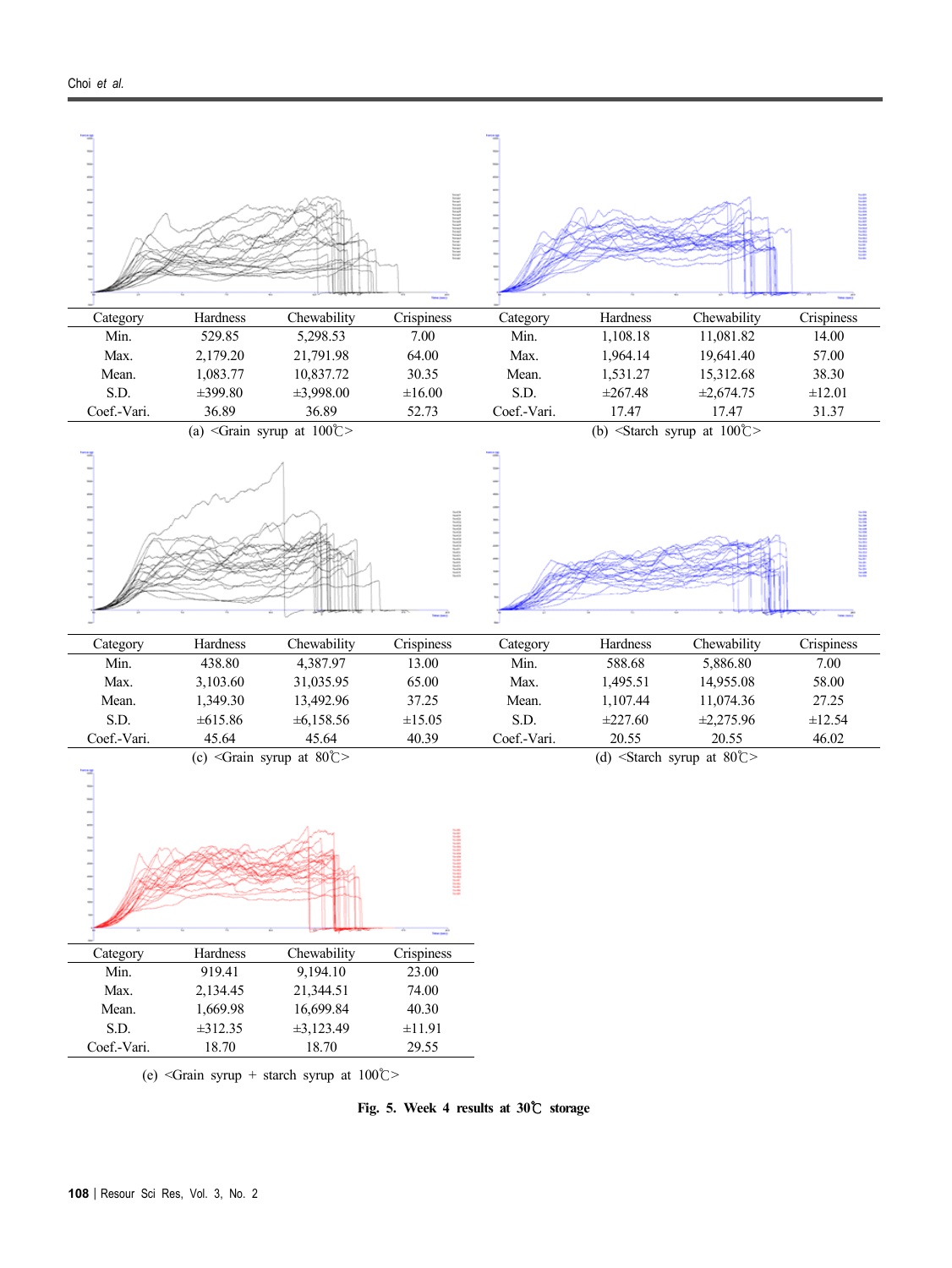

**Fig. 6. Week 5 results at 30**℃ **storage**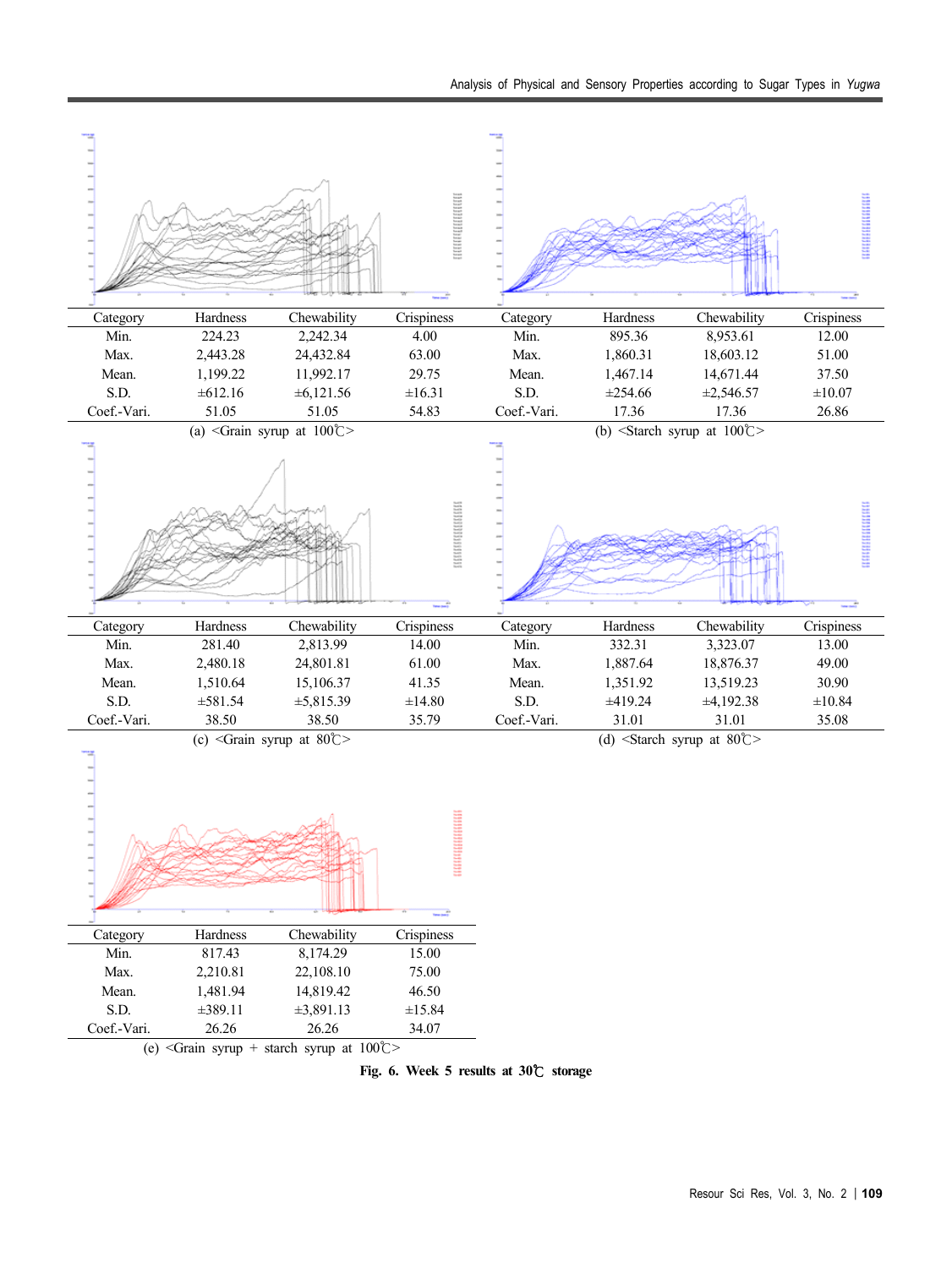

**Fig. 7. Week 1 results at 4**℃ **storage**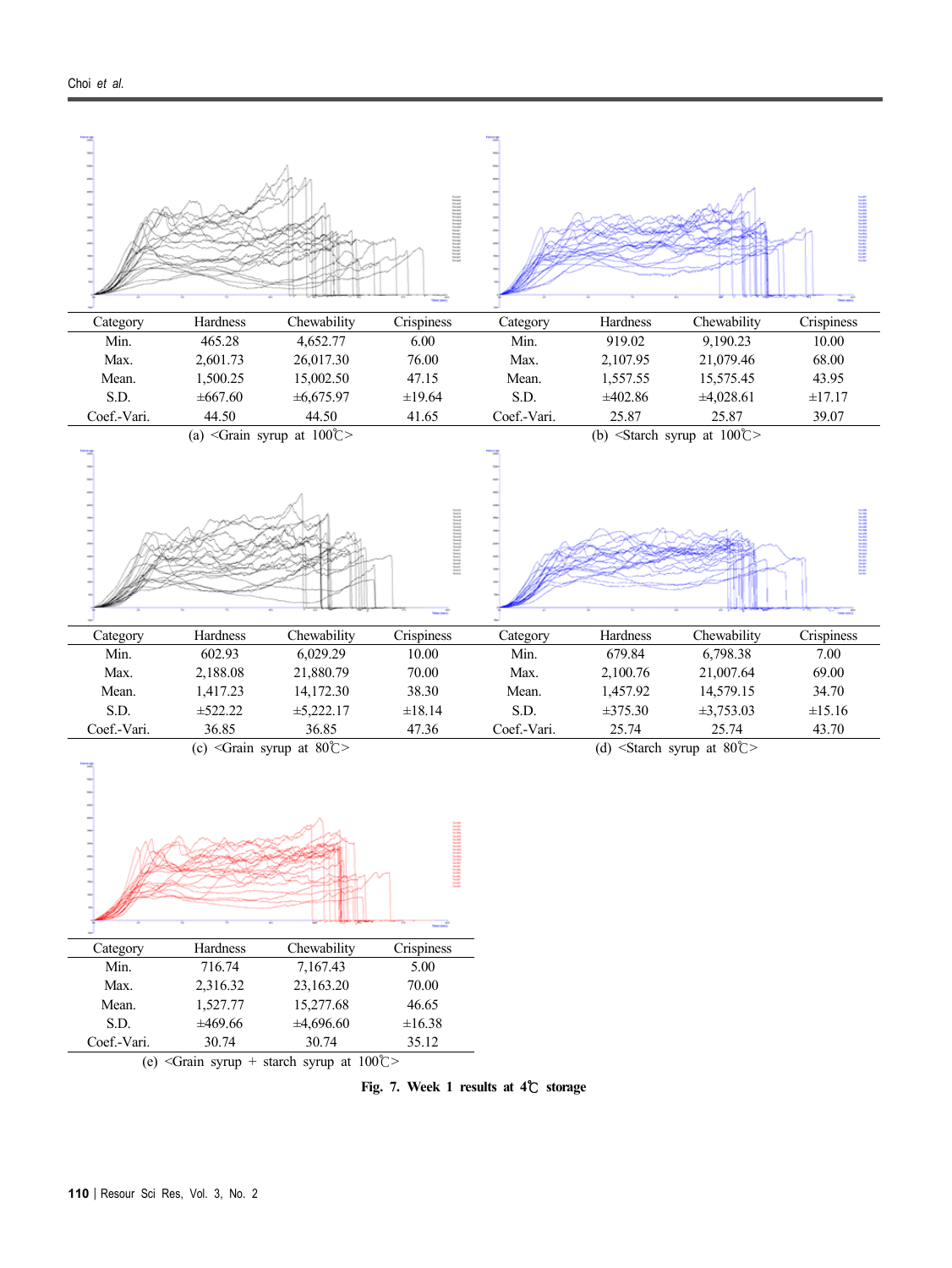

**Fig. 8. Week 2 results at 4**℃ **storage**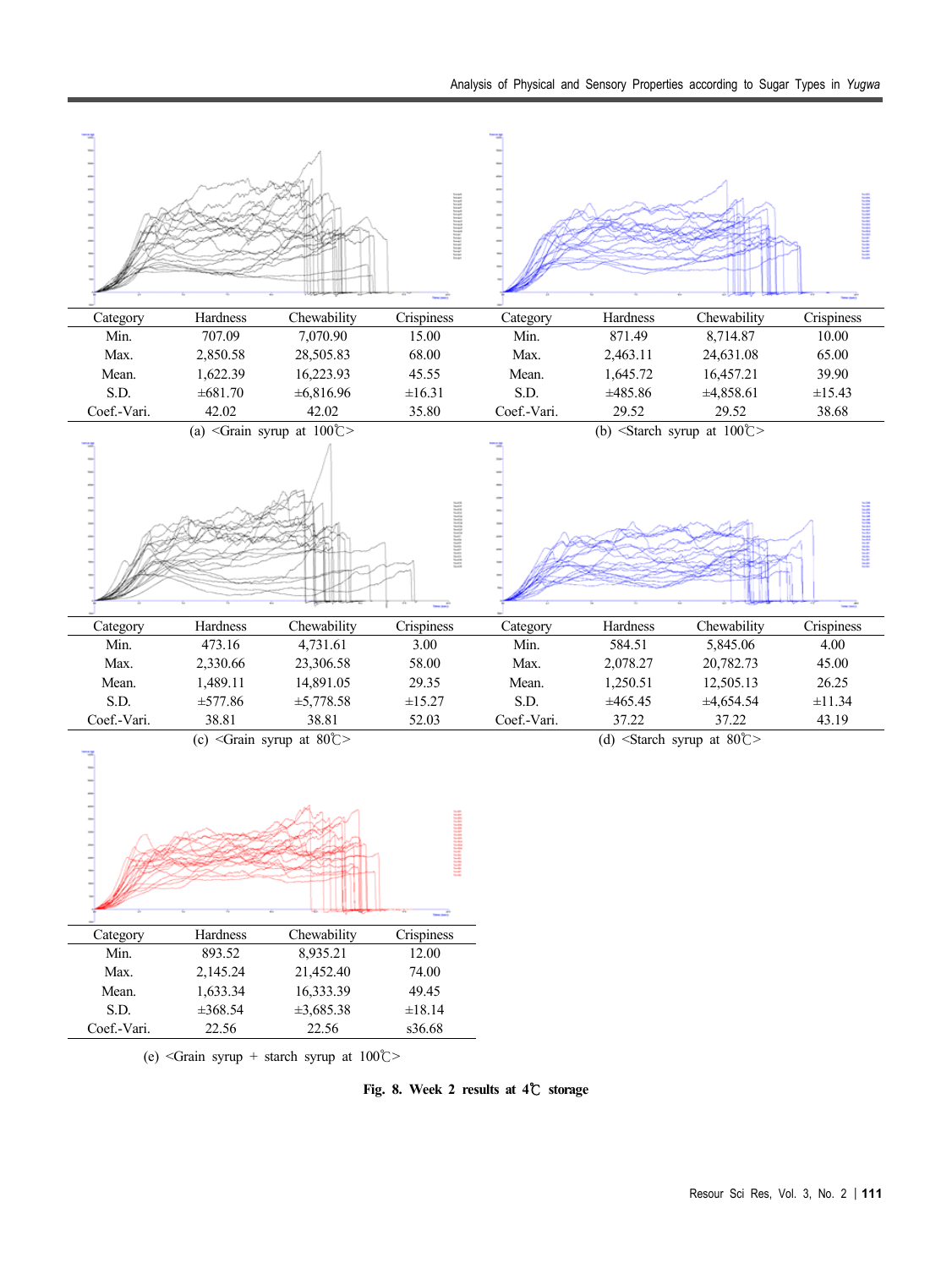

**Fig. 9. Week 3 results at 4**℃ **storage**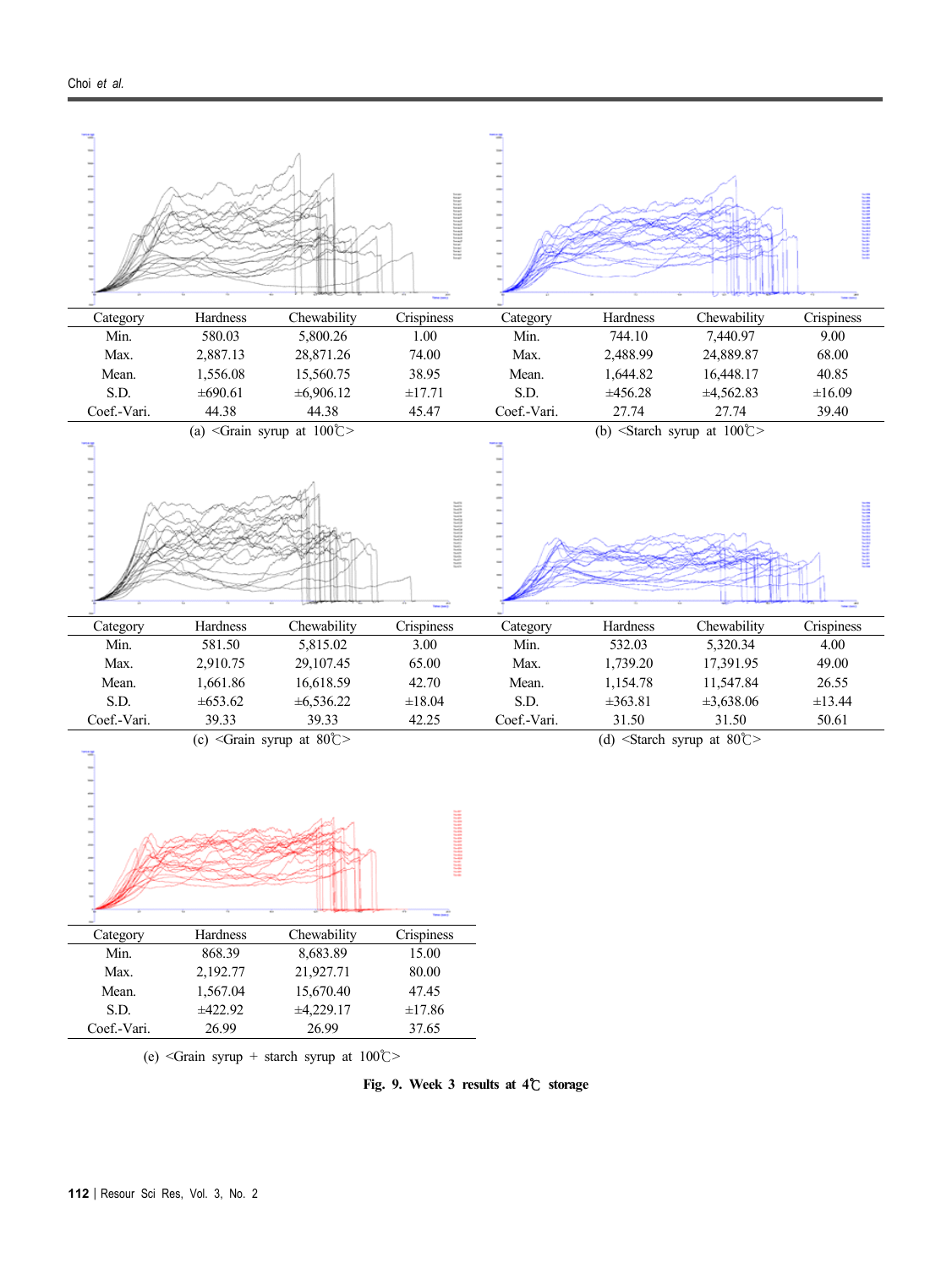

**Fig. 10. Week 4 results at 4**℃ **storage**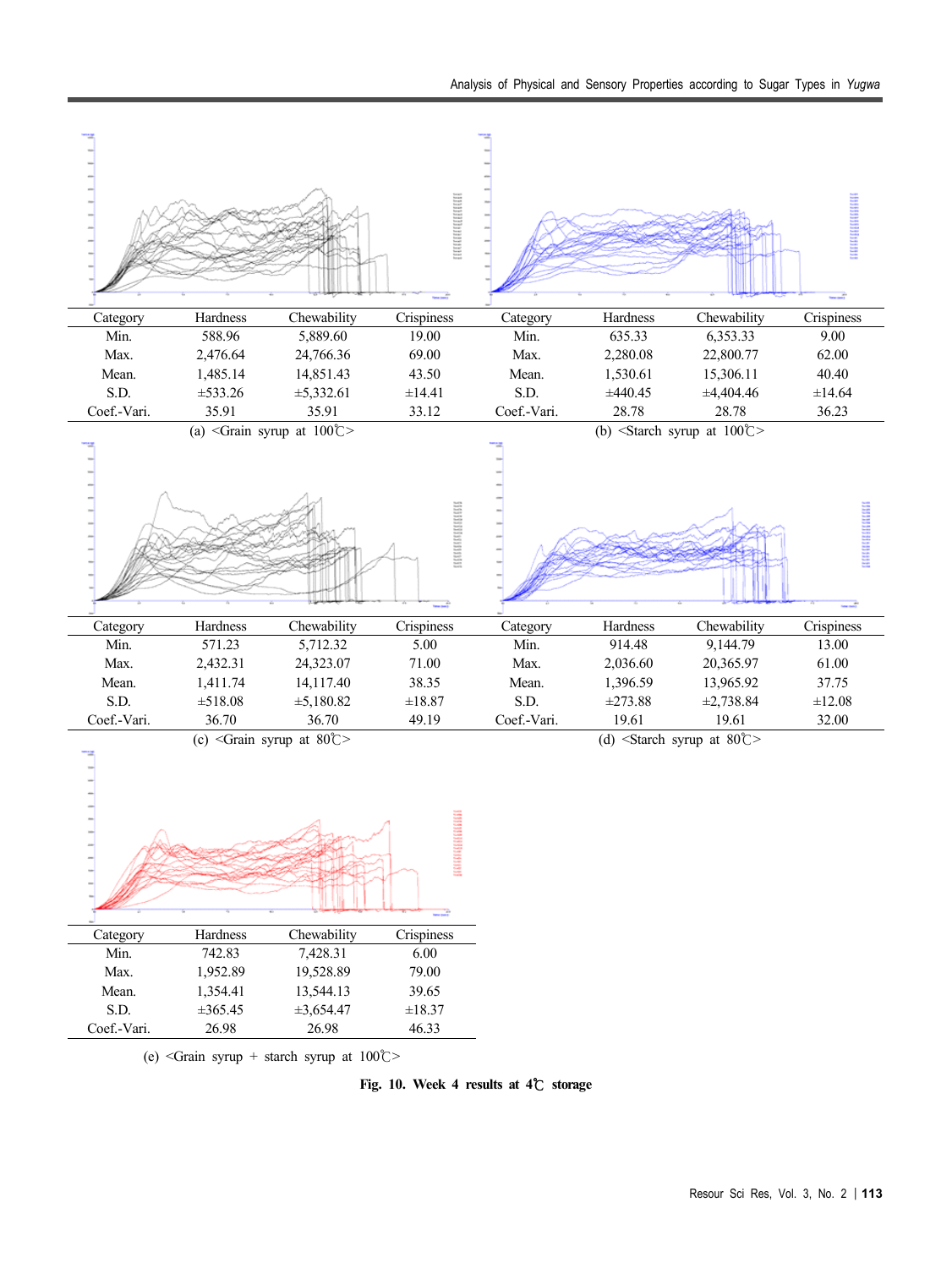

**Fig. 11. Week 5 results at 4**℃ **storage**